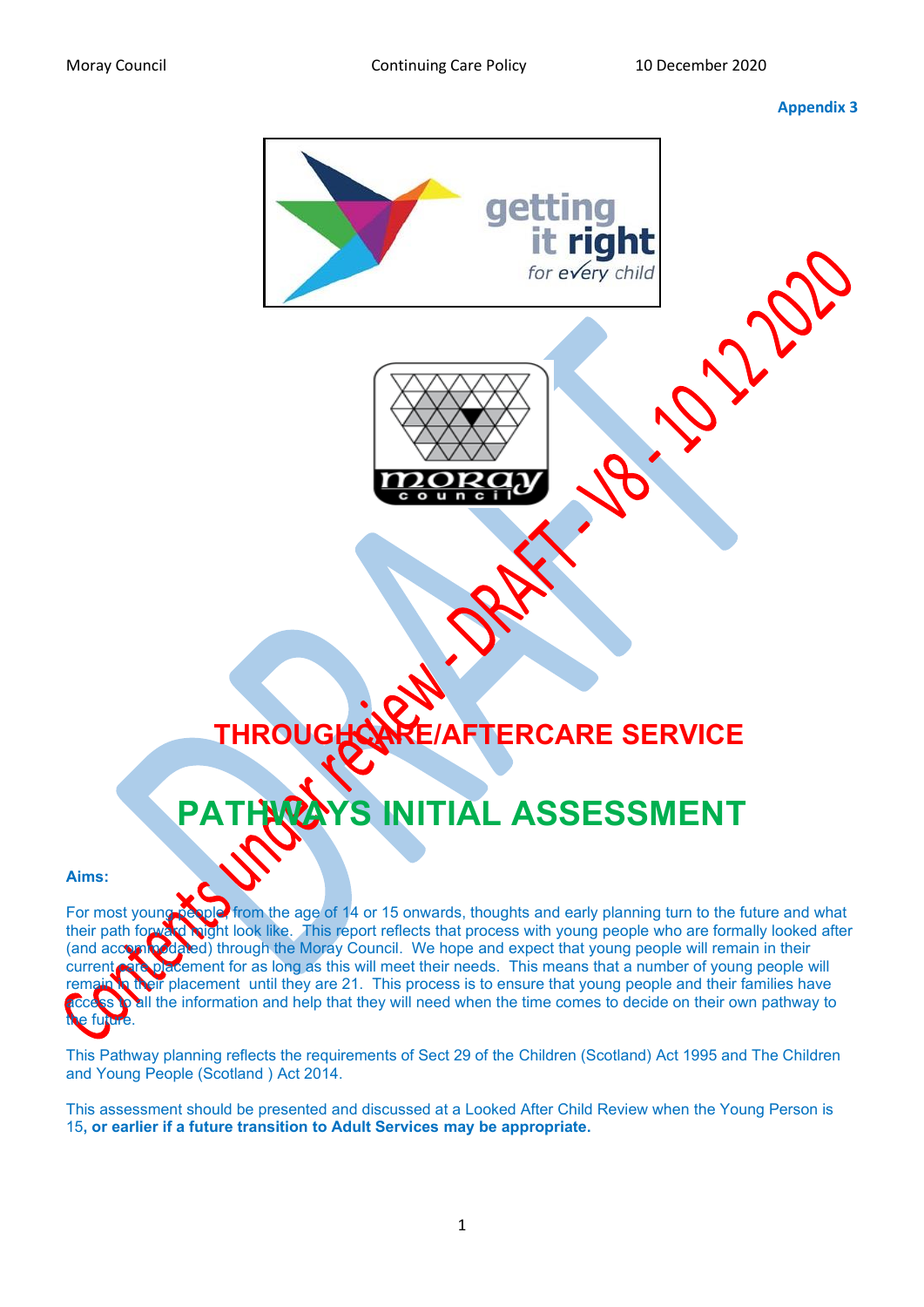*'Data Protection' – the information you have supplied will be used for the purpose for which you have provided it, and any relevant procedures following on from this. The data will be maintained in accordance with the Data Protection Act 2018 and will not be passed on or sold to any other organisation without your prior approval unless this is a legal requirement.*

| <b>Young Person's Details</b>            |              |                      |                                        |  |
|------------------------------------------|--------------|----------------------|----------------------------------------|--|
| Name:                                    |              | Previous names used  |                                        |  |
| Social Work No:                          | DoB:         |                      |                                        |  |
| Home address :                           | Gender:      |                      |                                        |  |
|                                          | Ethnicity    |                      |                                        |  |
|                                          |              | <b>Telephone No:</b> |                                        |  |
| Non-disclosure of address                | Reason:      |                      |                                        |  |
| Current address (if different) :         |              |                      |                                        |  |
|                                          |              |                      |                                        |  |
| Any conditions/disabilities?             |              |                      |                                        |  |
| <b>Communication needs:</b>              |              |                      |                                        |  |
|                                          |              |                      |                                        |  |
| Important people in young person's life: |              |                      |                                        |  |
| <b>Name</b>                              | Relationship |                      | Consent given by the young person for  |  |
|                                          |              |                      | that person to receive a copy of       |  |
|                                          |              |                      | <b>Assessment (All / Part or None)</b> |  |
|                                          |              |                      | All / Part - Plan Only / No            |  |
|                                          |              |                      | All / Part - Plan Only / No            |  |
|                                          |              |                      | All / Part - Plan Only / No            |  |
|                                          |              |                      |                                        |  |
| <b>GP</b>                                |              |                      |                                        |  |
| Name of GP :                             |              |                      |                                        |  |
| <b>Contact details:</b>                  |              |                      |                                        |  |
|                                          |              |                      |                                        |  |
| <b>Lead professional</b>                 |              |                      |                                        |  |
| Name:                                    |              |                      |                                        |  |
| Role:                                    |              |                      |                                        |  |
| <b>Contact details:</b>                  |              |                      |                                        |  |

| Legal Status / Measures - Current + Previous |  |  |  |  |
|----------------------------------------------|--|--|--|--|
| Legal orders (SCRA / Court)                  |  |  |  |  |
|                                              |  |  |  |  |

**Summary of discussions and current circumstances**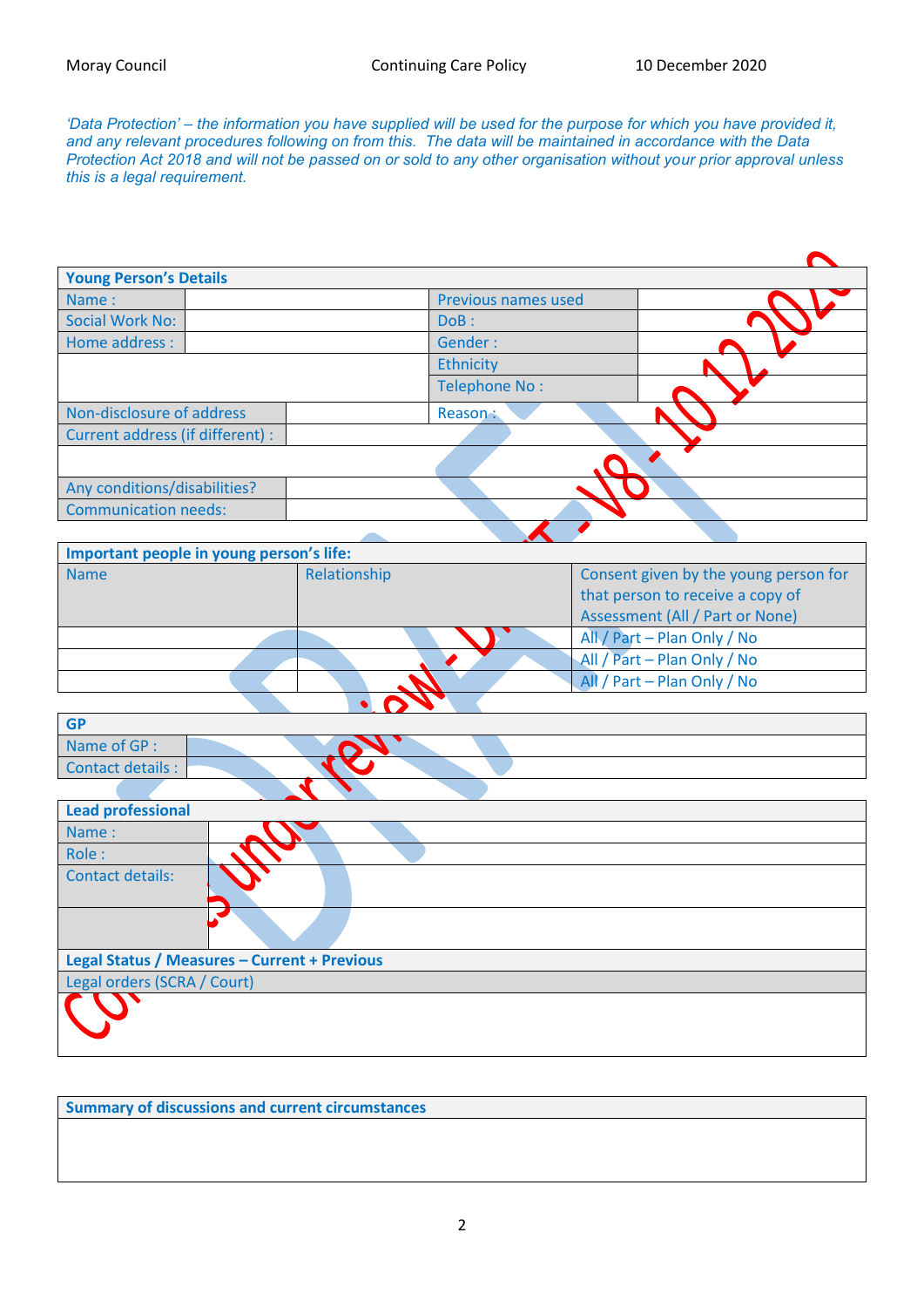| <b>Check list</b>                                                                | <b>YES</b>                                             | <b>NO</b>                                                                                      | N/A |                 | Who will do this? |
|----------------------------------------------------------------------------------|--------------------------------------------------------|------------------------------------------------------------------------------------------------|-----|-----------------|-------------------|
|                                                                                  |                                                        |                                                                                                |     | and other notes |                   |
|                                                                                  |                                                        |                                                                                                |     |                 |                   |
| Does the young                                                                   |                                                        |                                                                                                |     |                 |                   |
| person have a<br>Passport?                                                       |                                                        |                                                                                                |     |                 |                   |
| Does the young                                                                   |                                                        |                                                                                                |     |                 |                   |
| person have a                                                                    |                                                        |                                                                                                |     |                 |                   |
| copy of their                                                                    |                                                        |                                                                                                |     |                 |                   |
| <b>Birth Certificate</b>                                                         |                                                        |                                                                                                |     |                 |                   |
| <b>National</b>                                                                  |                                                        |                                                                                                |     |                 |                   |
| Insurance                                                                        |                                                        |                                                                                                |     |                 |                   |
| Does the young                                                                   |                                                        |                                                                                                |     |                 |                   |
| person have a                                                                    |                                                        |                                                                                                |     |                 |                   |
| <b>Bank account?</b>                                                             |                                                        |                                                                                                |     |                 |                   |
| That issue re contracts on behalf of the $yp$ – and when they may transfer over? |                                                        |                                                                                                |     |                 |                   |
|                                                                                  |                                                        | Is the young person planning to remain in current situation up to at least 18?                 |     | Yes             | <b>No</b>         |
|                                                                                  |                                                        | Would the young person like to remain in Continuing Care thereafter - possibly up to           |     | Yes             | <b>No</b>         |
| their 21st birthday?                                                             |                                                        |                                                                                                |     |                 |                   |
|                                                                                  |                                                        |                                                                                                |     |                 |                   |
|                                                                                  | Who will carry out the full Path vay Assessment and/or |                                                                                                |     |                 |                   |
| <b>Continuing Care transfer and WA</b>                                           |                                                        |                                                                                                |     |                 |                   |
|                                                                                  |                                                        | Transitions worker required to support and coordinate a potential move to adult                |     | Yes             | <b>No</b>         |
| services?                                                                        |                                                        |                                                                                                |     |                 |                   |
|                                                                                  |                                                        |                                                                                                |     |                 |                   |
|                                                                                  |                                                        | Is a Through and Attercare worker to remain/become involved at this point?                     |     | Yes             | <b>No</b>         |
|                                                                                  |                                                        |                                                                                                |     |                 |                   |
|                                                                                  |                                                        |                                                                                                |     |                 |                   |
|                                                                                  | be the Lead Professional and coordinate the            |                                                                                                |     |                 |                   |
| erson's Childs Plan?                                                             |                                                        |                                                                                                |     |                 |                   |
|                                                                                  |                                                        |                                                                                                |     |                 |                   |
|                                                                                  |                                                        |                                                                                                |     |                 |                   |
|                                                                                  |                                                        | Outcome of Initial Assessment and future actions (to be recorded on young person's Child Plan) |     |                 |                   |
|                                                                                  |                                                        |                                                                                                |     |                 |                   |
|                                                                                  |                                                        |                                                                                                |     |                 |                   |
|                                                                                  |                                                        |                                                                                                |     |                 |                   |